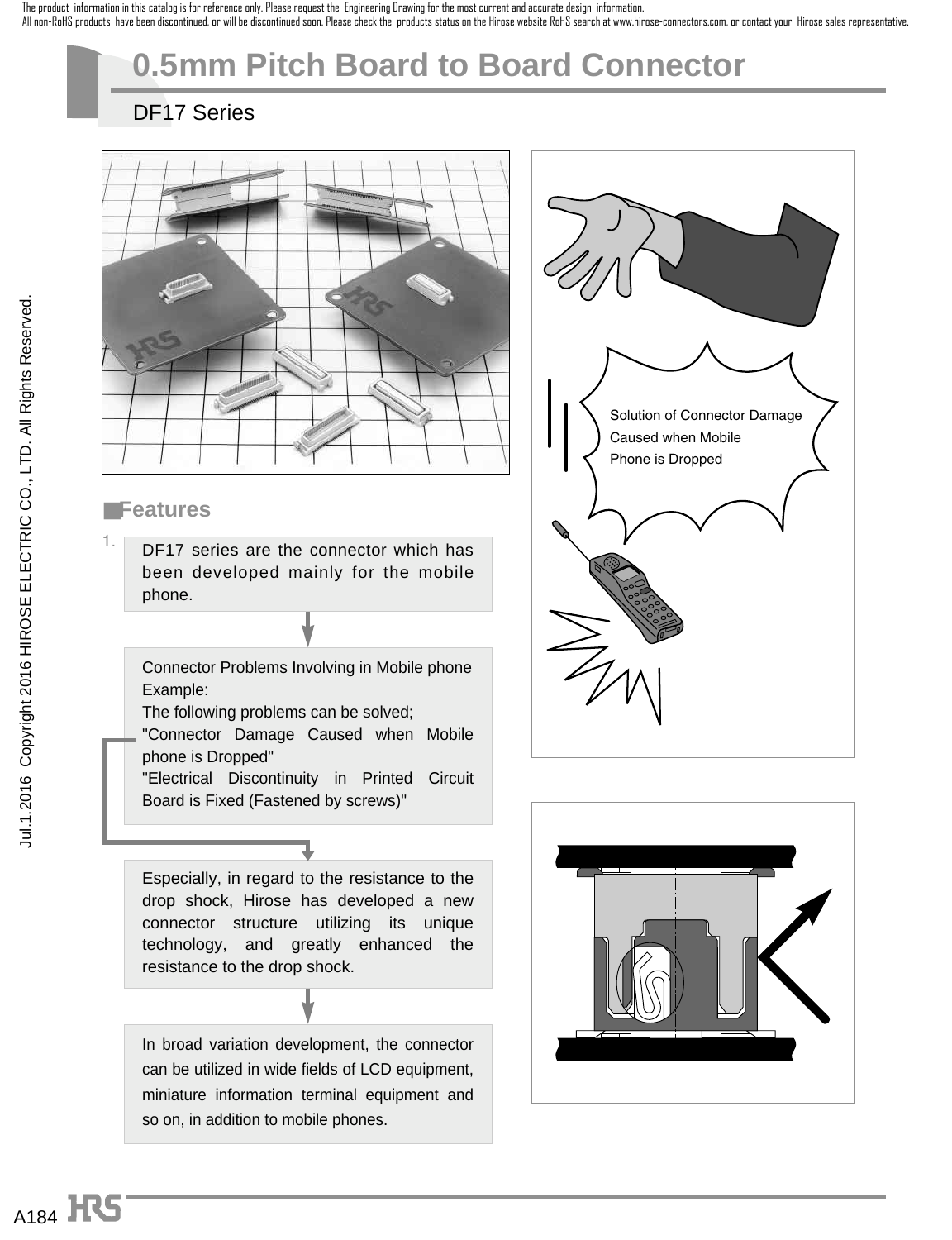#### **2. Performance Enhancement**

The receptacle is designed in a BOX structure and has also enhanced shock-proof, pinch-proof and scoop-proof performance. In addition, the receptacle contact has employed the high scoop-proof bellows type.

#### **3. With Metal Fitting available**

In order to grade up the strength against the mechanical stress, the metal fitting specification is also available.

#### **4. Broad Variations in Contact Number**

The connectors are lined up per 10 contacts between 20 and 80 contacts to take countermeasures for multi-signalization.

#### **5. Stacking Height 4 to 8mm**

The stacking height can be selected (per milimeter) between 4mm and 8mm in combination of the receptacle with the header.

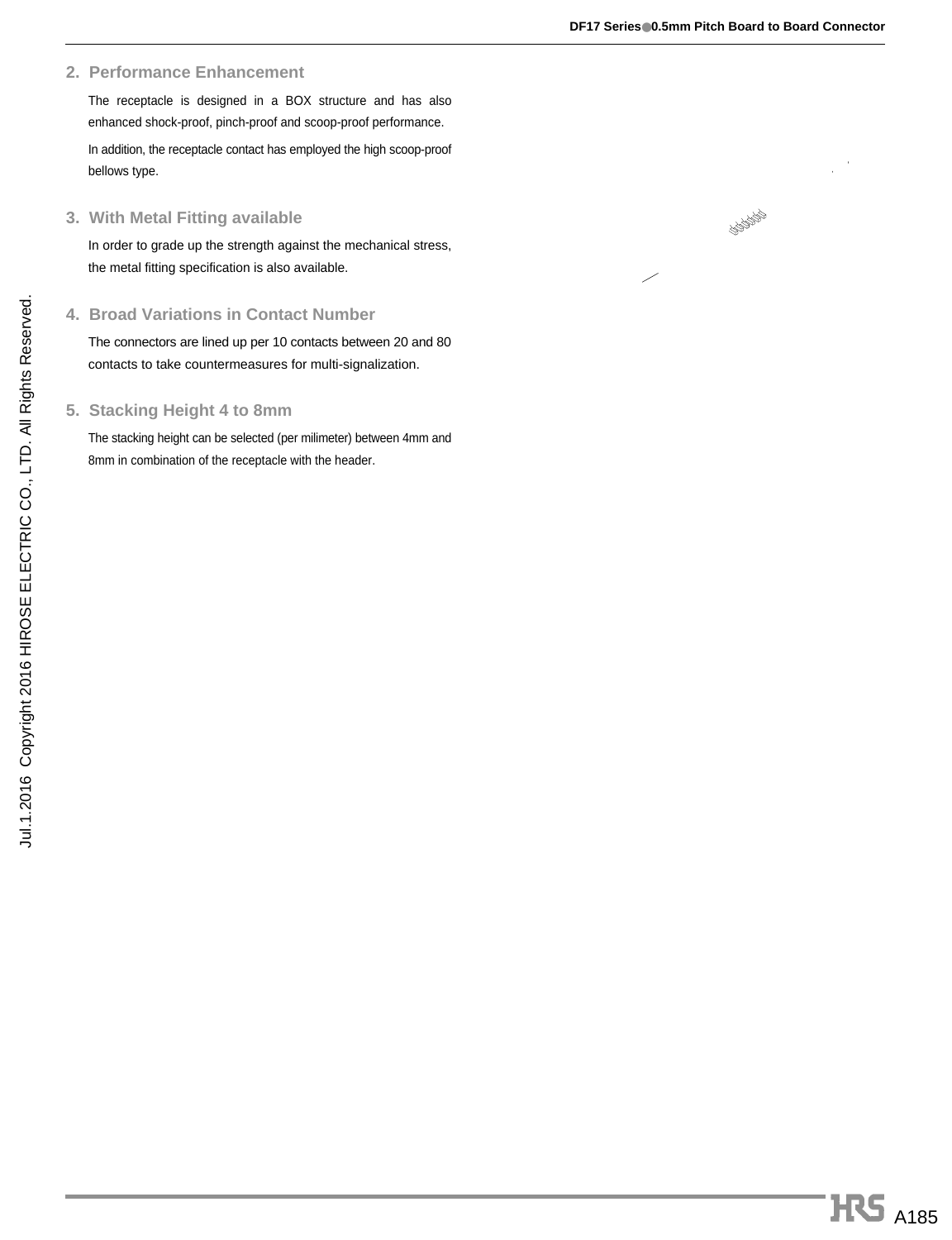## ■**Product Specifications**

| Rating | Current rating | 0.3A   |                          |           |                        | Operating Temperature Range   -35 to 85℃ (Note 1)   Storage Temperature Range   -10 to 60℃ (Note 2) |
|--------|----------------|--------|--------------------------|-----------|------------------------|-----------------------------------------------------------------------------------------------------|
|        | Voltage rating | 50V AC | Operating Humidity Range | 40 to 80% | Storage Humidity Range | 40 to 70%                                                                                           |

| <b>Item</b>                      | Specification                                                           | Condition                                                                                 |
|----------------------------------|-------------------------------------------------------------------------|-------------------------------------------------------------------------------------------|
| 1. Insulation Resistance         | 500M ohms min.                                                          | 100V DC                                                                                   |
| 2. Withstanding voltage          | No flashover or insulation breakdown.                                   | 150V AC/1 minute                                                                          |
| 3. Contact Resistance            | 60m ohms max.                                                           | 100 <sub>m</sub> A                                                                        |
| 4. Vibration                     | No electrical discontinuity of $1\mu s$ or more                         | Frequency: 10 to 55 Hz, single amplitude of 0.75 mm, 2 hours in each of the 3 directions. |
| 5. Humidity (Steady state)       | Contact resistance: 60m ohms max. Insulation resistance: 250M ohms min. | 96 hours at temperature of 40°C and humidity of 90% to 95%                                |
| 6. Temperature Cycle             | Contact resistance: 60m ohms max. Insulation resistance: 500M ohms min. | (-55°C: 30 minutes 5 to 35°C: 10 minutes 85°C: 30 minutes 5 to 35°C: 10 minutes) 5 cycles |
| 7. Durability (Mating/un-mating) | Contact resistance: 60m ohms                                            | 50 cycles                                                                                 |
| 8. Resistance to                 |                                                                         | Reflow: At the recommended temperature profile                                            |
| Soldering heat                   | No deformation of components affecting performance.                     | Manual soldering: 350℃ for 3 seconds                                                      |

Note 1: Includes temperature rise caused by current flow.

Note 2: The term "storage" refers to products stored for long period of time prior to mounting and use. Operating Temperature Range and Humidity range covers non conducting condition of installed connectors in storage, shipment or during transportation.

Note 3: Information contained in this catalog represents general requirements for this Series. Contact us for the drawings and specifications for a specific part number shown.

### ■**Material**

| Product    | Part                                                       | Material        | Finish               | Remarks   |
|------------|------------------------------------------------------------|-----------------|----------------------|-----------|
|            | Insulator                                                  | Polyamide       | White                | UL94V-0   |
| Receptacle | Phosphor copper<br>Contact                                 |                 | Gold plated (Note 1) |           |
|            | Tin-lead plated<br><b>Metal Fitting</b><br>Phosphor copper |                 |                      |           |
|            | Insulator                                                  | Polyamide       | White                | $UL94V-0$ |
| Header     | Contact                                                    | Phosphor copper | Gold plated (Note 2) |           |
|            | <b>Metal Fitting</b>                                       | Phosphor copper | Tin-lead plated      |           |

Note1: DF17(0.3)-\*DS-0.5V : Contact area: gold plating/lead area: flash gold plated

DF17(4.0)-\*DS-0.5V : Contact area: gold plating/lead area: tin plated

DF17(4.0)-\*DP-0.5V : Contact area: gold plating/lead area: tin plated

Note2: The header gold plated product:Contact area: gold plating/lead area: tin plated DF17(1.0H)-\*DS-0.5V only: Contact area: gold plating/lead area: flash gold plated

## $\bullet$  **Ordering Information**

#### ●Receptacle/Header

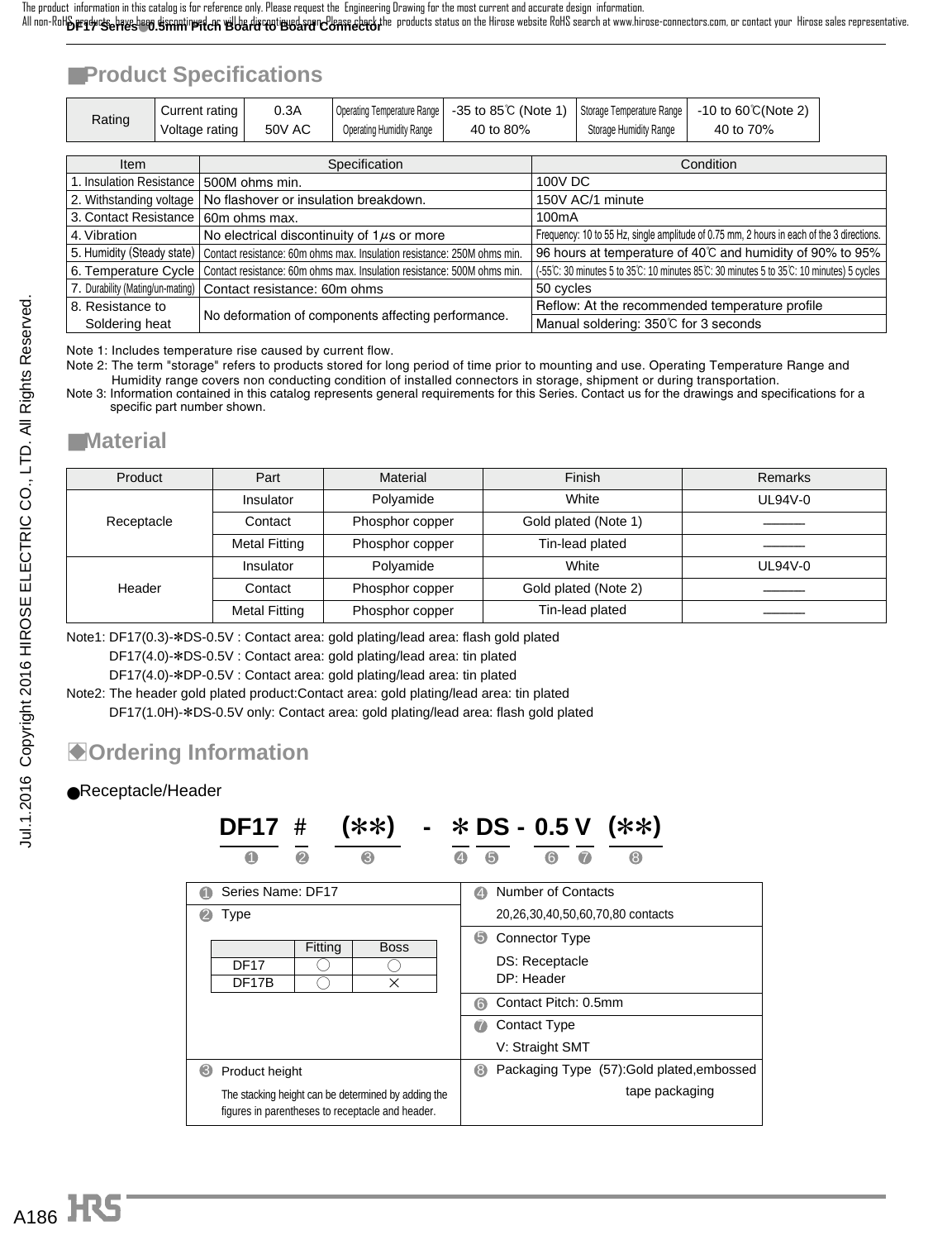### **EReceptacle With metal fitting**



| œ.<br>ᅮ | н<br><b>MARITIAN</b><br>ШШ<br>ıĦ<br>Ш<br>i<br>н<br>ш |
|---------|------------------------------------------------------|
|         |                                                      |

 $\bigcup_{0.2}$ 

### ● Stacking Height: 4mm

| <b>Part Number</b>       | CL No.        | Number of Contacts | A    | B    | С    | D    | Е    |      | G   | Н   | <b>RoHS</b> |
|--------------------------|---------------|--------------------|------|------|------|------|------|------|-----|-----|-------------|
| DF17(3.0H)-26DS-0.5V(57) | 683-0253-2-57 | 26                 | 11.5 | 8.3  | 7.0  | 6.0  | 8.5  | 11.3 |     |     |             |
| DF17(3.0H)-30DS-0.5V(57) | 683-0268-0-57 | 30                 | 12.5 | 9.3  | 8.0  | 7.0  | 9.5  | 12.3 |     |     |             |
| DF17(3.0H)-60DS-0.5V(57) | 683-0361-5-57 | 60                 | 20.0 | 16.8 | 15.5 | 14.5 | 17.0 | 19.8 | 3.0 | 3.0 | <b>YES</b>  |
| DF17(3.0H)-70DS-0.5V(57) | 683-0393-1-57 | 70                 | 22.5 | 19.3 | 18.0 | 17.0 | 19.5 | 22.3 |     |     |             |
| DF17(3.0H)-80DS-0.5V(57) | 683-0369-7-57 | 80                 | 25.0 | 21.8 | 20.5 | 19.5 | 22.0 | 24.8 |     |     |             |

### Stacking Height: 5mm, 7mm

|                                                                                                                                                                                                                         |               |                    |                 | <b>ARABARARARARARARARARARARARARARAK</b> |             |      |      |      |     |     |             |
|-------------------------------------------------------------------------------------------------------------------------------------------------------------------------------------------------------------------------|---------------|--------------------|-----------------|-----------------------------------------|-------------|------|------|------|-----|-----|-------------|
|                                                                                                                                                                                                                         |               |                    |                 |                                         |             |      |      |      |     |     |             |
|                                                                                                                                                                                                                         |               |                    |                 |                                         |             |      |      |      |     |     |             |
| ● Stacking Height: 4mm                                                                                                                                                                                                  |               |                    |                 |                                         |             |      |      |      |     |     |             |
| Part Number                                                                                                                                                                                                             | CL No.        | Number of Contacts | A               | B                                       | C           | D    | E    | F    | G   | H   | <b>RoHS</b> |
| DF17(3.0H)-26DS-0.5V(57)                                                                                                                                                                                                | 683-0253-2-57 | 26                 | 11.5            | 8.3                                     | 7.0         | 6.0  | 8.5  | 11.3 |     |     |             |
| DF17(3.0H)-30DS-0.5V(57)                                                                                                                                                                                                | 683-0268-0-57 | 30                 | 12.5            | 9.3                                     | 8,0         | 7.0  | 9.5  | 12.3 |     |     |             |
| DF17(3.0H)-60DS-0.5V(57)                                                                                                                                                                                                | 683-0361-5-57 | 60                 | 20.0            | 16.8                                    | $15^{1.5}$  | 14.5 | 17.0 | 19.8 | 3.0 | 3.0 | <b>YES</b>  |
| DF17(3.0H)-70DS-0.5V(57)                                                                                                                                                                                                | 683-0393-1-57 | 70                 | 22.5            | 19.3                                    | 18.0        | 17.0 | 19.5 | 22.3 |     |     |             |
| DF17(3.0H)-80DS-0.5V(57)                                                                                                                                                                                                | 683-0369-7-57 | 80                 | 25.0            | 21.8                                    | 20.5        | 19.5 | 22.0 | 24.8 |     |     |             |
| $\bullet$ Stacking Height: 5mm, 7mm                                                                                                                                                                                     |               |                    |                 |                                         |             |      |      |      |     |     |             |
| Part Number                                                                                                                                                                                                             | CL No.        | Number of Contacts | A               | B                                       | $\mathsf C$ | D    | E    | F    | G   | H   | <b>RoHS</b> |
| DF17(3.0)-20DS-0.5V(57)                                                                                                                                                                                                 | 683-0002-2-57 | 20                 | 10.0            | 6.8                                     | 5.5         | 4/5  | 7.0  | 9.8  |     |     |             |
| DF17(3.0)-26DS-0.5V(57)                                                                                                                                                                                                 | 683-0241-3-57 | 26                 | 11.5            | 8.3                                     | 7.0         | /6.0 | 8.5  | 11.3 |     |     |             |
| DF17(3.0)- 30DS-0.5V(57)                                                                                                                                                                                                | 683-0003-5-57 | 30                 | 12.5            | 9.3/                                    | 8.0         | 7.0  | 9.5  | 12.3 |     |     |             |
| DF17(3.0)-40DS-0.5V(57)                                                                                                                                                                                                 | 683-0004-8-57 | 40                 | 15.0            | 11.8                                    | 10.5        | 9.5  | 12.0 | 14.8 |     |     |             |
| DF17(3.0)- 50DS-0.5V(57)                                                                                                                                                                                                | 683-0005-0-57 | 50                 | 17.5            | 14/3                                    | 13.0        | 12.0 | 14.5 | 17.3 | 3.5 | 3.0 | <b>YES</b>  |
| DF17(3.0)- 60DS-0.5V(57)                                                                                                                                                                                                | 683-0006-3-57 | 60                 | 20.0            | 16.8                                    | 15.5        | 14.5 | 17.0 | 19.8 |     |     |             |
| DF17(3.0)-70DS-0.5V(57)                                                                                                                                                                                                 | 683-0007-6-57 | 70                 | 22.5            | 19.3                                    | 18/0        | 17.0 | 19.5 | 22.3 |     |     |             |
| DF17(3.0)-80DS-0.5V(57)                                                                                                                                                                                                 | 683-0008-9-57 | 80                 | 25.0            | 21.8                                    | 20.5        | 19.5 | 22.0 | 24.8 |     |     |             |
| ● Stacking Height: 6mm, 8mm                                                                                                                                                                                             |               |                    |                 |                                         |             |      |      |      |     |     |             |
| Part Number                                                                                                                                                                                                             | CL No.        | Number of Contacts | A               | В                                       | C           | D    | E    | F    | G   | Н   | <b>RoHS</b> |
| DF17(4.0)-20DS-0.5V(57)                                                                                                                                                                                                 | 683-0042-7-57 | 20                 | 10.0            | 6.8                                     | 5.5         | 4.5  | 7.0  | 9.8  |     |     |             |
| DF17(4.0)-30DS-0.5V(57)                                                                                                                                                                                                 | 683-0043-0-57 | 30                 | 12.5            | 9/3                                     | 8.0         | 7.0  | 9.5  | 12.3 |     |     |             |
| DF17(4.0)-40DS-0.5V(57)                                                                                                                                                                                                 | 683-0044-2-57 | 40                 | 15.0            | 1/1.8                                   | 10.5        | 9.5  | 12.0 | 14.8 |     |     |             |
| DF17(4.0)-50DS-0.5V(57)                                                                                                                                                                                                 | 683-0045-5-57 | 50                 | 17.5            | 44.3                                    | 13.0        | 12.0 | 14.5 | 17.3 | 4.5 | 4.0 | <b>YES</b>  |
| DF17(4.0)-60DS-0.5V(57)                                                                                                                                                                                                 | 683-0046-8-57 | 60                 | 20 <sub>0</sub> | 16.8                                    | 15.5        | 14.5 | 17.0 | 19.8 |     |     |             |
| DF17(4.0)-70DS-0.5V(57)                                                                                                                                                                                                 | 683-0047-0-57 | 70                 | 22.5            | 19.3                                    | 18.0        | 17.0 | 19.5 | 22.3 |     |     |             |
| DF17(4.0)-80DS-0.5V(57)                                                                                                                                                                                                 | 683-0048-3-57 | 80                 | 25.0'           | 21.8                                    | 20.5        | 19.5 | 22.0 | 24.8 |     |     |             |
| Note 1. In regard to this product, the embossed tape packaging is the standard packaging. (1000 pcs./ reel.)<br>Note 2. If the without boss specification is required, please cont $\sharp\phi$ t HRS sales department. |               |                    |                 |                                         |             |      |      |      |     |     |             |

## ● Stacking Height: 6mm, 8mm

| Part Number             | CL No.        | Number of Contacts | A     | B    | C    | D    | E    | F    | G   | н   | <b>RoHS</b> |
|-------------------------|---------------|--------------------|-------|------|------|------|------|------|-----|-----|-------------|
| DF17(4.0)-20DS-0.5V(57) | 683-0042-7-57 | 20                 | 10.0  | 6.8  | 5.5  | 4.5  | 7.0  | 9.8  |     |     |             |
| DF17(4.0)-30DS-0.5V(57) | 683-0043-0-57 | 30                 | 12.5  | 9/3  | 8.0  | 7.0  | 9.5  | 12.3 |     |     |             |
| DF17(4.0)-40DS-0.5V(57) | 683-0044-2-57 | 40                 | 15.0/ | 11.8 | 10.5 | 9.5  | 12.0 | 14.8 |     |     |             |
| DF17(4.0)-50DS-0.5V(57) | 683-0045-5-57 | 50                 | 17.5  | 14.3 | 13.0 | 12.0 | 14.5 | 17.3 | 4.5 | 4.0 | YES         |
| DF17(4.0)-60DS-0.5V(57) | 683-0046-8-57 | 60                 | 20/0  | 16.8 | 15.5 | 14.5 | 17.0 | 19.8 |     |     |             |
| DF17(4.0)-70DS-0.5V(57) | 683-0047-0-57 | 70                 | 22.5  | 19.3 | 18.0 | 17.0 | 19.5 | 22.3 |     |     |             |
| DF17(4.0)-80DS-0.5V(57) | 683-0048-3-57 | 80                 | 25.0  | 21.8 | 20.5 | 19.5 | 22.0 | 24.8 |     |     |             |
|                         |               |                    |       |      |      |      |      |      |     |     |             |

Note 1. In regard to this product, the embossed tape packaging is the standard packaging. (1000 pcs./ reel.)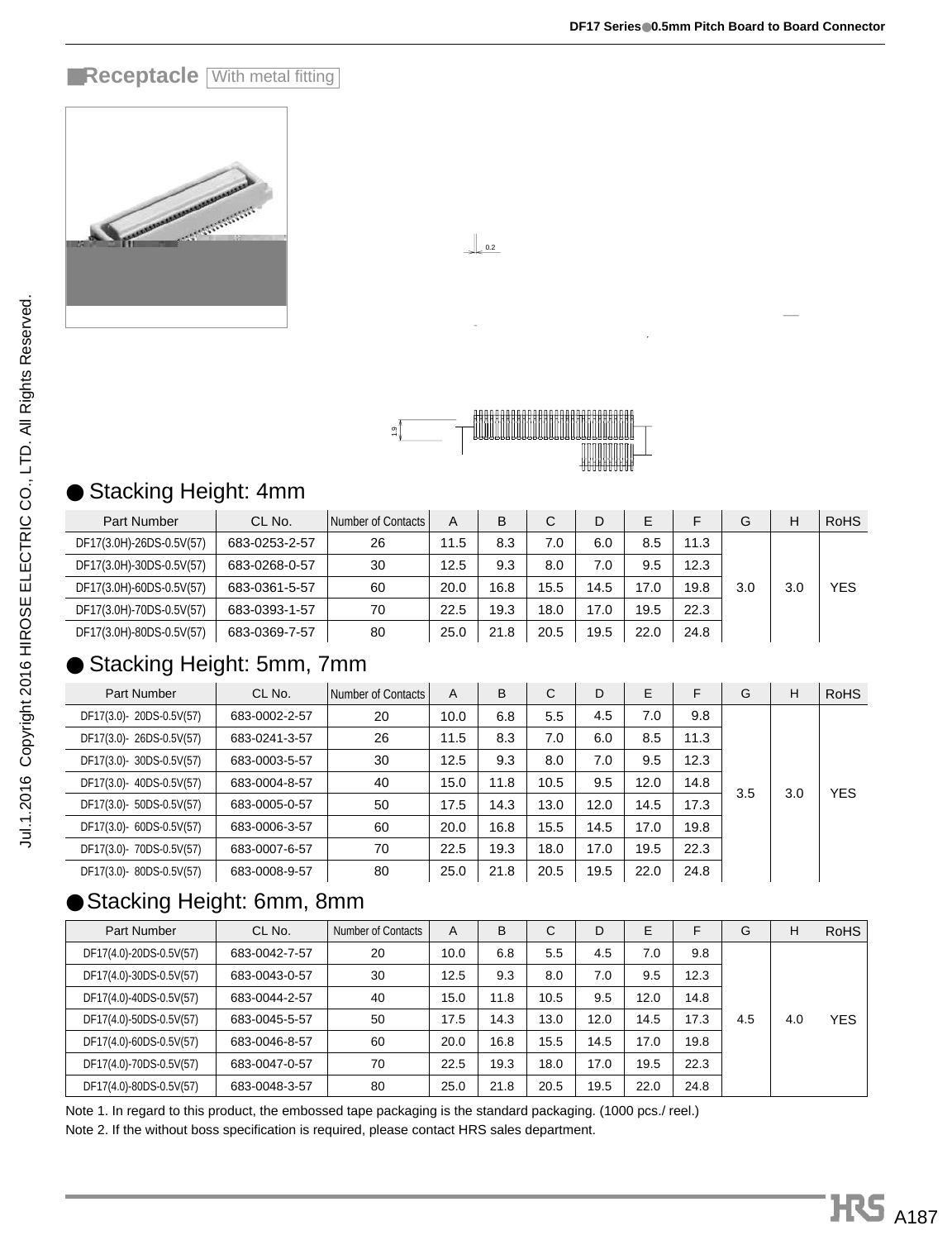### **E Header With metal fitting**







|  | ● Stacking Height: 5mm, 6mm |  |  |  |
|--|-----------------------------|--|--|--|
|--|-----------------------------|--|--|--|

| Part Number              | CL No.        | Number of Contacts | А    | B    | С    | D    | E    | F    | G   | н   | <b>RoHS</b> |
|--------------------------|---------------|--------------------|------|------|------|------|------|------|-----|-----|-------------|
| DF17(2.0)-20DP-0.5V(57)  | 683-0082-1-57 | 20                 | 10.0 | 6.7  | 5.6  | 4.5  | 7.0  | 9.8  |     |     |             |
| DF17(2.0)- 30DP-0.5V(57) | 683-0083-4-57 | 30                 | 12.5 | 9.2  | 8.1  | 7.0  | 9.5  | 12.3 |     |     |             |
| DF17(2.0)- 40DP-0.5V(57) | 683-0084-7-57 | 40                 | 15.0 | 11.7 | 10.6 | 9.5  | 12.0 | 14.8 |     |     |             |
| DF17(2.0)- 50DP-0.5V(57) | 683-0085-0-57 | 50                 | 17.5 | 14.2 | 13.1 | 12.0 | 14.5 | 17.3 | 4.3 | 2.0 | <b>YES</b>  |
| DF17(2.0)- 60DP-0.5V(57) | 683-0086-2-57 | 60                 | 20.0 | 16.7 | 15.6 | 14.5 | 17.0 | 19.8 |     |     |             |
| DF17(2.0)- 70DP-0.5V(57) | 683-0087-5-57 | 70                 | 22.5 | 19.2 | 18.1 | 17.0 | 19.5 | 22.3 |     |     |             |
| DF17(2.0)-80DP-0.5V(57)  | 683-0088-8-57 | 80                 | 25.0 | 21.7 | 20.6 | 19.5 | 22.0 | 24.8 |     |     |             |

## Stacking Height: 7mm, 8mm

| Part Number             | CL No.        | Number of Contacts | A    | B    | C    | D    | E    | F    | G   | н   | <b>RoHS</b> |
|-------------------------|---------------|--------------------|------|------|------|------|------|------|-----|-----|-------------|
| DF17(4.0)-20DP-0.5V(57) | 683-0122-4-57 | 20                 | 10.0 | 6.7  | 5.6  | 4.5  | 7.0  | 9.8  |     |     |             |
| DF17(4.0)-30DP-0.5V(57) | 683-0123-7-57 | 30                 | 12.5 | 9.2  | 8.1  | 7.0  | 9.5  | 12.3 |     |     |             |
| DF17(4.0)-40DP-0.5V(57) | 683-0124-0-57 | 40                 | 15.0 | 11.7 | 10.6 | 9.5  | 12.0 | 14.8 |     |     |             |
| DF17(4.0)-50DP-0.5V(57) | 683-0125-2-57 | 50                 | 17.5 | 14.2 | 13.1 | 12.0 | 14.5 | 17.3 | 6.3 | 4.0 | <b>YES</b>  |
| DF17(4.0)-60DP-0.5V(57) | 683-0126-5-57 | 60                 | 20.0 | 16.7 | 15.6 | 14.5 | 17.0 | 19.8 |     |     |             |
| DF17(4.0)-70DP-0.5V(57) | 683-0127-8-57 | 70                 | 22.5 | 19.2 | 18.1 | 17.0 | 19.5 | 22.3 |     |     |             |
| DF17(4.0)-80DP-0.5V(57) | 683-0128-0-57 | 80                 | 25.0 | 21.7 | 20.6 | 19.5 | 22.0 | 24.8 |     |     |             |

Note 1. In regard to this product, the embossed tape packaging is the standard packaging. (1000 pcs./reel.) Note 2. If the without boss specification is required, please contact HRS sales department.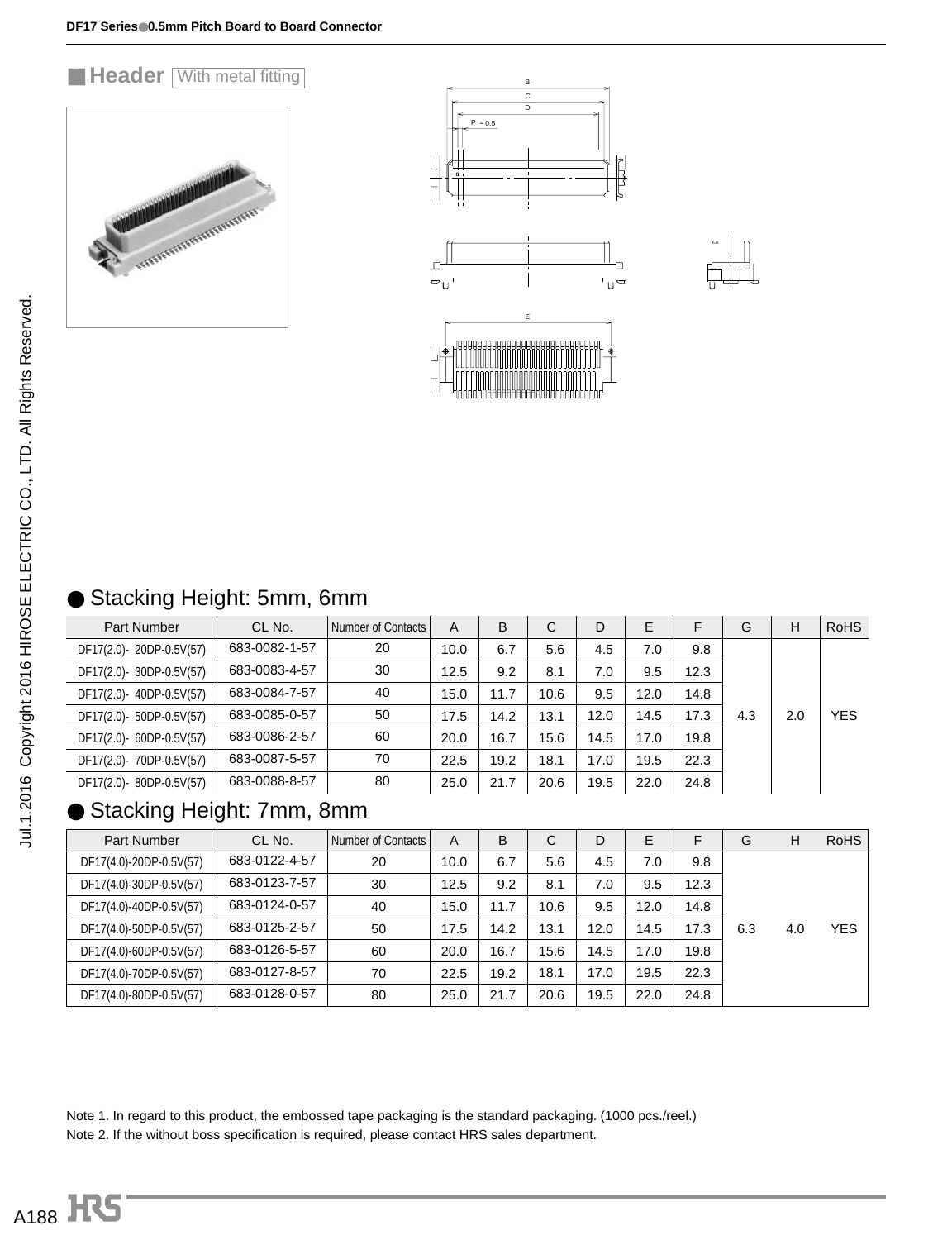All non-RoHS products have been discontinued, or will be discontinued soon. Please check the products status on the Hirose website RoHS**<sub>CPP PC</sub>) Servels of SAMAT PRCM BGAMAT&BGAMPC CORP** FREERSPLATVE. The product information in this catalog is for reference only. Please request the Engineering Drawing for the most current and accurate design information.

### ■ **PCB** mounting pattern

### ● Receptacle

● Header



| <b>Number of Contacts</b> | D    | E.   | J    | K    |
|---------------------------|------|------|------|------|
| 20                        | 4.5  | 7.0  | 10.4 | 7.6  |
| 26                        | 6.0  | 8.5  | 11.9 | 9.1  |
| 30                        | 7.0  | 9.5  | 12.9 | 10.1 |
| 40                        | 9.5  | 12.0 | 15.4 | 12.6 |
| 50                        | 12.0 | 14.5 | 17.9 | 15.1 |
| 60                        | 14.5 | 17.0 | 20.4 | 17.6 |
| 70                        | 17.0 | 19.5 | 22.9 | 20.1 |
| 80                        | 19.5 | 22.0 | 25.4 | 22.6 |

| S.         |     |
|------------|-----|
| Receptacle | 4.3 |
| Header     | Δ   |

\* The recommended solder paste thickness is  $150 \mu$ m.

Note 1.  $\boxtimes$  If the pattern is included in the shaded area, and not treated with resist, it could touch the connector contact.

Note 2. If the boss isn't included, the boss hole shown in the above figure isn't required.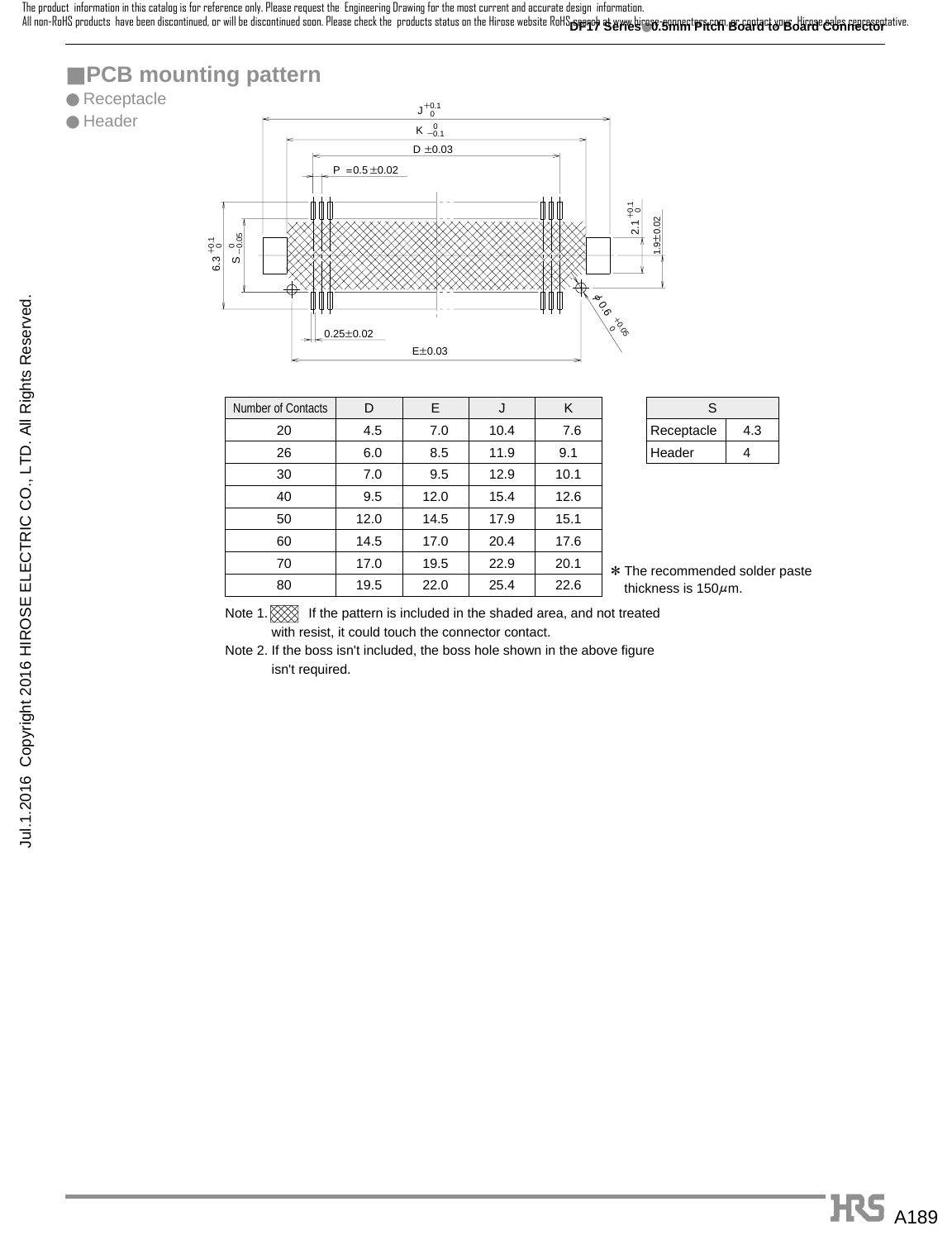**DF17 Series**●**0.5mm Pitch Board to Board Connector** The product information in this catalog is for reference only. Please request the Engineering Drawing for the most current and accurate design information. All non-RoHS products have been discontinued, or will be discontinued soon. Please check the products status on the Hirose website RoHS search at www.hirose-connectors.com, or contact your Hirose sales representative.

## ■ **Packaging Specification**

●Embossed Carrier Tape Dimensions

#### ■Receptacle



| Connector            |      | м  | P   | Q    | R   |
|----------------------|------|----|-----|------|-----|
| DF17#(3.0)-20DS-0.5V | 11.5 | 24 | 3.8 | 25.5 | 330 |
| DF17#(3.0)-30DS-0.5V | 11.5 | 24 | 3.8 | 25.5 | 330 |
| DF17#(3.0)-40DS-0.5V | 11.5 | 24 | 3.8 | 25.5 | 330 |
| DF17#(3.0)-26DS-0.5V | 11.5 | 24 | 3.8 | 25.5 | 330 |
|                      |      |    |     |      |     |

| Connector            |      | N  | P   | Q    | R   |
|----------------------|------|----|-----|------|-----|
| DF17#(4.0)-20DS-0.5V | 11.5 | 24 | 4.8 | 25.5 | 330 |
| DF17#(4.0)-30DS-0.5V | 11.5 | 24 | 4.8 | 25.5 | 330 |
| DF17#(4.0)-40DS-0.5V | 11.5 | 24 | 4.8 | 25.5 | 330 |
|                      |      |    |     |      |     |

| Connector             |      | М    | N  | P   | Q    | R   |
|-----------------------|------|------|----|-----|------|-----|
| DF17#(3.0)- 50DS-0.5V | 14.2 | 28.4 | 32 | 3.8 | 33.5 | 330 |
| DF17#(3.0)- 60DS-0.5V | 14.2 | 28.4 | 32 | 3.8 | 33.5 | 330 |
| DF17#(3.0)- 70DS-0.5V | 20.2 | 40.4 | 44 | 3.8 | 45.5 | 330 |
| DF17#(3.0)-80DS-0.5V  | 20.2 | 40.4 | 44 | 3.8 | 45.5 | 330 |
|                       |      |      |    |     |      |     |

|      | М    | N  | P   | Q    | R   |
|------|------|----|-----|------|-----|
| 14.2 | 28.4 | 32 | 4.8 | 33.5 | 330 |
| 14.2 | 28.4 | 32 | 4.8 | 33.5 | 330 |
| 20.2 | 40.4 | 44 | 4.8 | 45.5 | 330 |
| 20.2 | 40.4 | 44 | 4.8 | 45.5 | 330 |
|      |      |    |     |      |     |

| Connector            |      | М    | N  | P   | Q    | R   |
|----------------------|------|------|----|-----|------|-----|
| DF17#(3.0)-26DS-0.5V | 11.5 |      | 24 | 3.3 | 25.5 | 330 |
| DF17#(3.0)-30DS-0.5V | 11.5 |      | 24 | 3.3 | 25.5 | 330 |
| DF17#(3.0)-60DS-0.5V | 14.2 | 28.4 | 32 | 3.3 | 33.5 | 330 |
| DF17#(3.0)-70DS-0.5V | 20.2 | 40.4 | 44 | 3.3 | 45.5 | 330 |
| DF17#(3.0)-80DS-0.5V | 20.2 | 40.4 | 44 | 3.3 | 45.5 | 330 |

●Reel Dimensions

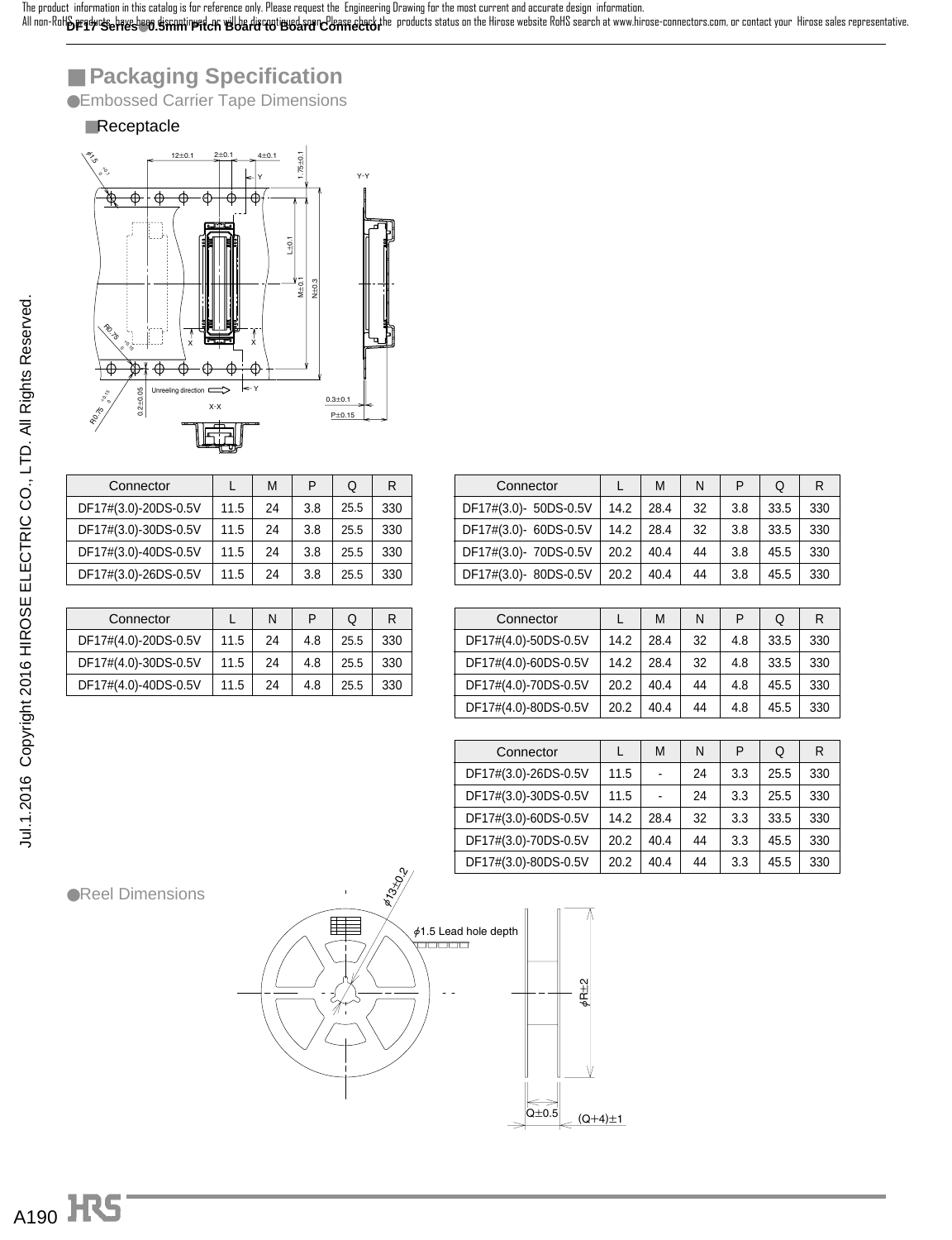**DF17 Series**●**0.5mm Pitch Board to Board Connector** The product information in this catalog is for reference only. Please request the Engineering Drawing for the most current and accurate design information. All non-RoHS products have been discontinued, or will be discontinued soon. Please check the products status on the Hirose website RoHS search at www.hirose-connectors.com, or captact wour Hirose sales representative.

#### ■Header



| Connector            |      | N  | P   | Q    | R   |
|----------------------|------|----|-----|------|-----|
| DF17#(2.0)-20DP-0.5V | 11.5 | 24 | 4.6 | 25.5 | 330 |
| DF17#(2.0)-30DP-0.5V | 11.5 | 24 | 4.6 | 25.5 | 330 |
| DF17#(2.0)-40DP-0.5V | 11.5 | 24 | 4.6 | 25.5 | 330 |
| DF17#(2.5)-26DP-0.5V | 11.5 | 24 | 5.1 | 25.5 | 330 |
| DF17#(2.5)-80DP-0.5V | 20.2 | 44 | 5.1 | 45.5 | 330 |

| Connector            |      | N  | P   | Q    | R   |
|----------------------|------|----|-----|------|-----|
| DF17#(4.0)-20DP-0.5V | 11.5 | 24 | 6.6 | 25.5 | 380 |
| DF17#(4.0)-30DP-0.5V | 11.5 | 24 | 6.6 | 25.5 | 380 |
| DF17#(4.0)-40DP-0.5V | 11.5 | 24 | 6.6 | 25.5 | 380 |
|                      |      |    |     |      |     |

| Connector             |      | M    | N  | P   | Q    | R   |
|-----------------------|------|------|----|-----|------|-----|
| DF17#(2.0)- 50DP-0.5V | 14.2 | 28.4 | 32 | 4.6 | 33.5 | 330 |
| DF17#(2.0)- 60DP-0.5V | 14.2 | 28.4 | 32 | 4.6 | 33.5 | 330 |
| DF17#(2.0)- 70DP-0.5V | 20.2 | 40.4 | 44 | 4.6 | 45.5 | 330 |
| DF17#(2.0)-80DP-0.5V  | 20.2 | 40.4 | 44 | 4.6 | 45.5 | 330 |
|                       |      |      |    |     |      |     |

| Connector            |      | M    | N  | P   | Q    | R   |
|----------------------|------|------|----|-----|------|-----|
| DF17#(4.0)-50DP-0.5V | 14.2 | 28.4 | 32 | 6.6 | 33.5 | 380 |
| DF17#(4.0)-60DP-0.5V | 14.2 | 28.4 | 32 | 6.6 | 33.5 | 380 |
| DF17#(4.0)-70DP-0.5V | 20.2 | 40.4 | 44 | 6.6 | 45.5 | 380 |
| DF17#(4.0)-80DP-0.5V | 20.2 | 40.4 | 44 | 6.6 | 45.5 | 380 |

| Connector            |      | M    | N  | P   | Q    | R   |
|----------------------|------|------|----|-----|------|-----|
| DF17(1.0H)-26DP-0.5V | 11.5 |      | 24 | 3.6 | 25.5 | 330 |
| DF17(1.0H)-30DP-0.5V | 11.5 |      | 24 | 3.6 | 25.5 | 330 |
| DF17(1.0H)-60DP-0.5V | 14.2 | 28.4 | 32 | 3.6 | 33.5 | 330 |
| DF17(1.0H)-70DP-0.5V | 20.2 | 40.4 | 44 | 3.6 | 45.5 | 330 |
| DF17(1.0H)-80DP-0.5V | 20.2 | 40.4 | 44 | 3.6 | 45.5 | 330 |

●Reel Dimensions



# HPS A191